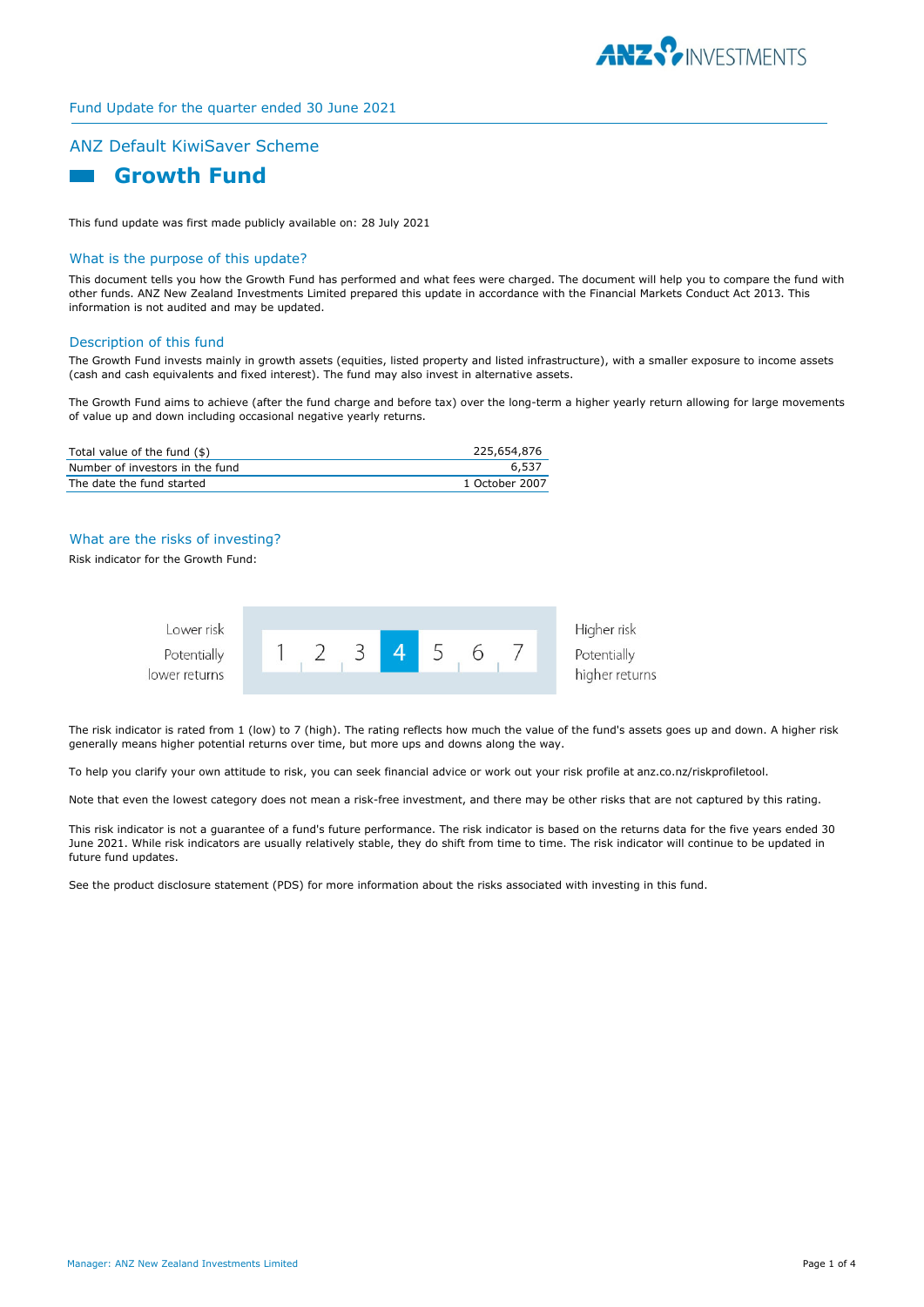## How has the fund performed?

|                                               | Average over past<br>five years | Past year |
|-----------------------------------------------|---------------------------------|-----------|
| <b>Annual return</b>                          |                                 |           |
| (after deductions for charges and tax)        | $9.99\%$                        | 22.75%    |
| Annual return                                 |                                 |           |
| (after deductions for charges but before tax) | 11.21%                          | 25.24%    |
| Market index annual return                    |                                 |           |
| (reflects no deduction for charges and tax)   | 11.53%                          | 22.66%    |

The market index annual return is calculated using the target investment mix and the indices of each asset class. The composition of the market index for this fund changed effective 28 June 2021 due to a change in the target investment mix and the underlying index for the international fixed interest asset class.

Additional information about the market index is available in the statement of investment policy and objectives on the offer register at www.disclose-register.companiesoffice.govt.nz.



## **Annual return graph**

This shows the return after fund charges and tax for each of the last 10 years ending 31 March. The last bar shows the average annual return for the last 10 years, up to 30 June 2021.

**Important:** This does not tell you how the fund will perform in the future.

Returns in this update are after tax at the highest prescribed investor rate (PIR) of tax for an individual New Zealand resident. Your tax may be lower.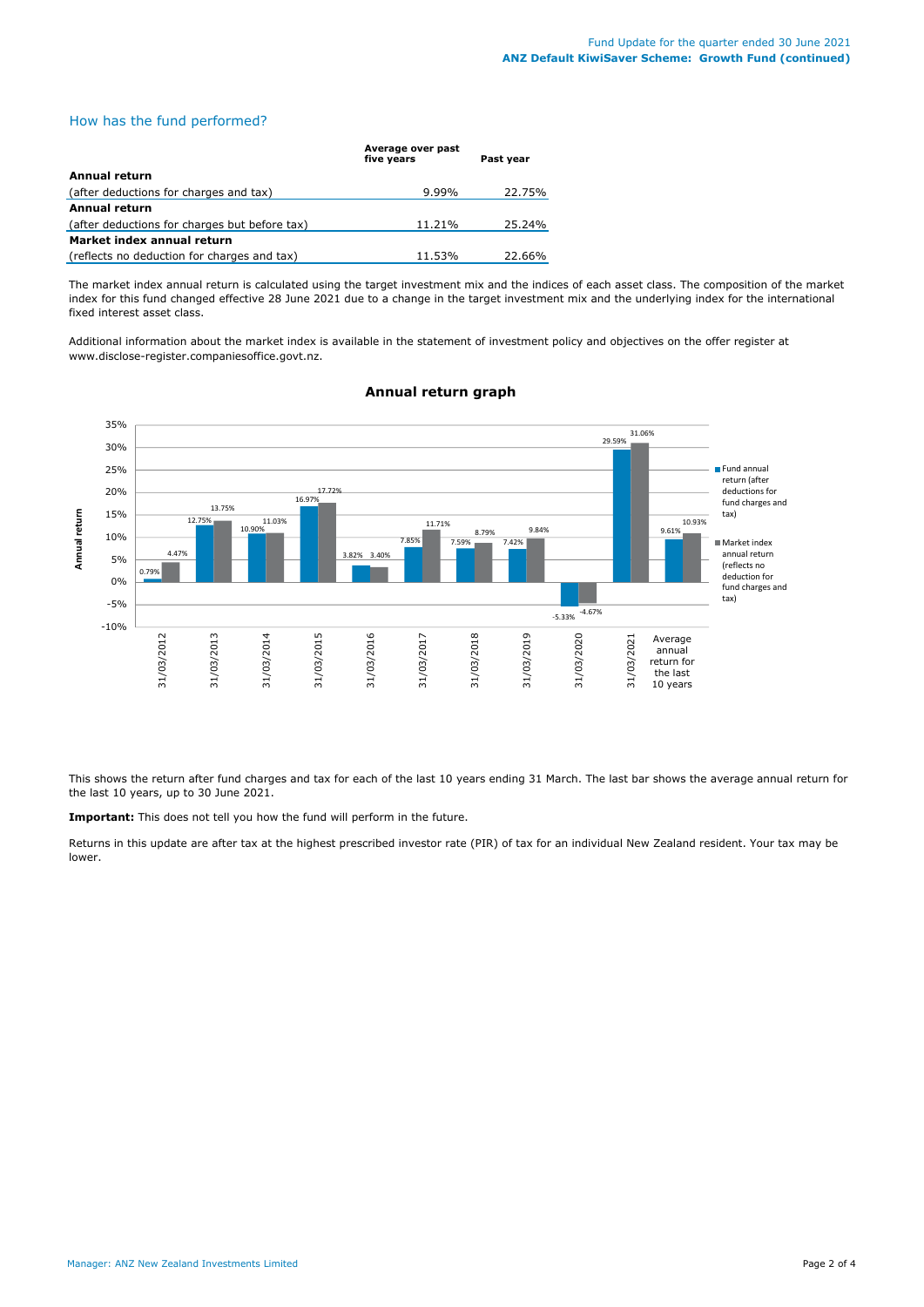## What fees are investors charged?

Investors in the Growth Fund are charged fund charges. In the year to 31 March 2021 these were:

|                                             | % of net asset value          |
|---------------------------------------------|-------------------------------|
| Total fund charges <sup>1</sup>             | 1.06%                         |
| Which are made up of:                       |                               |
| Total management and administration charges | 1.06%                         |
| Including:                                  |                               |
| Manager's basic fee                         | 1.00%                         |
| Other management and administration charges | $0.06\%$                      |
| <b>Total performance based fees</b>         | $0.00\%$                      |
|                                             | Dollar amount per<br>investor |
| <b>Other charges</b>                        |                               |
| Membership Fee <sup>2</sup>                 | \$18                          |

Investors are not currently charged individual action fees for specific actions or decisions (for example, for withdrawing from or switching funds). See the PDS for more information about Scheme fees.

Small differences in fees and charges can have a big impact on your investment over the long term.

#### Example of how this applies to an investor

Sarah had \$10,000 in the fund at the start of the year and did not make any further contributions. At the end of the year, Sarah received a return after fund charges were deducted of \$2,275 (that is 22.75% of her inital \$10,000). Sarah also paid \$18 in other charges. This gives Sarah a total gain after tax of \$2,257 for the year.

## What does the fund invest in?

#### **Actual investment mix3 Target investment mix3**

This shows the types of assets that the fund invests in. This shows the mix of assets that the fund generally intends to invest in.